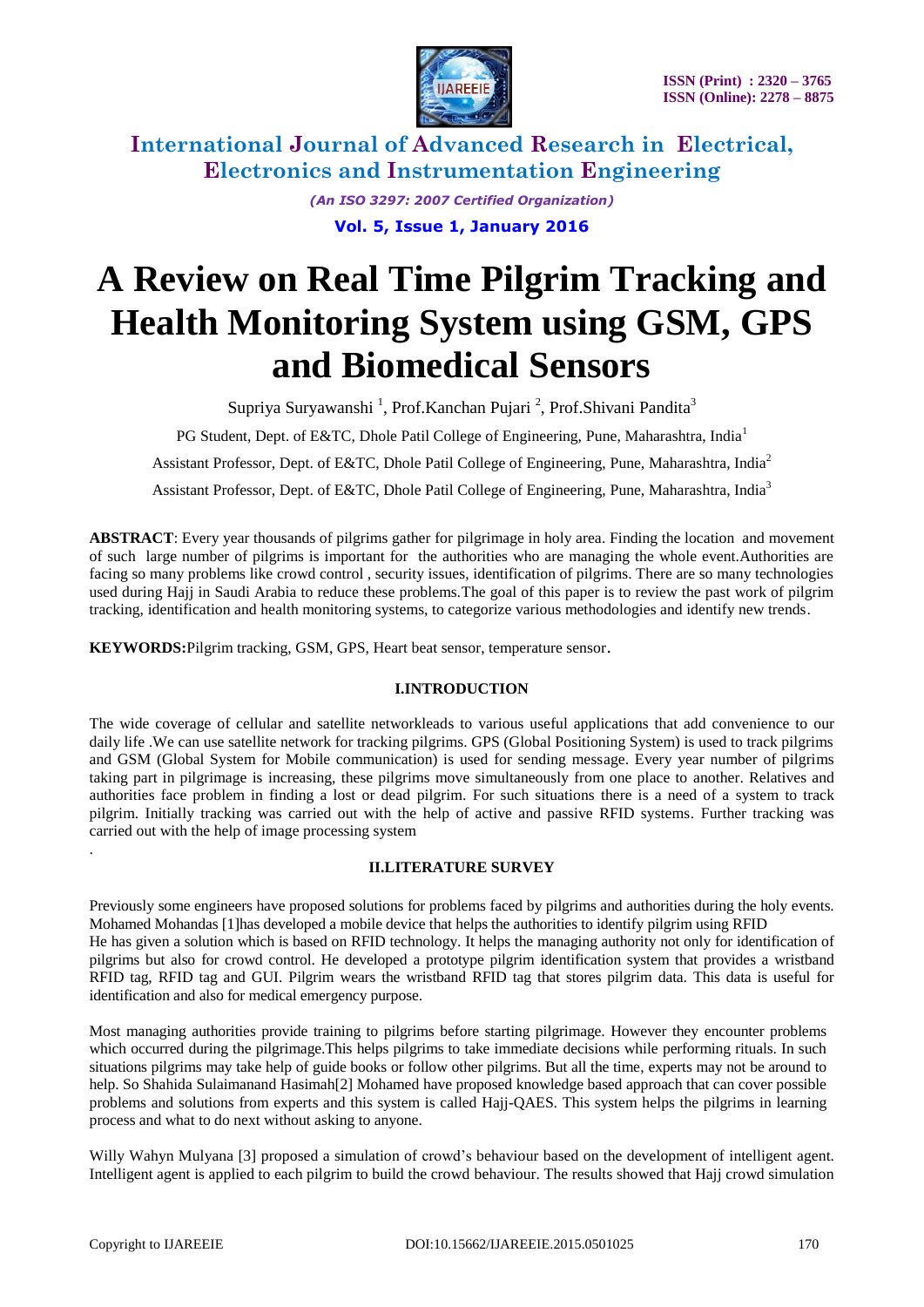

*(An ISO 3297: 2007 Certified Organization)*

# **Vol. 5, Issue 1, January 2016**

is able to demonstrate more realistic pilgrim's behaviour .Such system can be used to train the pilgrim before they perform actual activities.

[Abul-Hussain,](http://ieeexplore.ieee.org/search/searchresult.jsp?searchWithin=%22Authors%22:.QT.Abul-Hussain,%20A..QT.&newsearch=true) [Balakrishnan K.](http://ieeexplore.ieee.org/search/searchresult.jsp?searchWithin=%22Authors%22:.QT.Balakrishnan,%20K..QT.&newsearch=true) et.al. [4] developed the system that can be used to track specific pilgrims. In emergency any pilgrim can request for help using same system. Pilgrim who needs help will be identified on the map so that it becomes easy to reach at pilgrim in most efficient way. The developed system works in coordination with an RFID identification system that was proposed earlier. The developed system was tested successfully during the recent pilgrim season.

Priyanka Anant Khilare et.al. [5] proposed hybrid architecture .This architecture is based on sensor networks using BSN. Each pilgrim carries a small size mobile unit. Mobile unit consists of GPS which is used for location tracking, body sensor and ZigBee radio. ZigBee radio is used to carry out communication with fixed units. Fixed unit consists of hardware and software which is used for doing communication with mobile units. As per the query mobile unit sends location and UID information to fixed unit. Further, these fixed units communicate with each other to route the collected data to the tracking and monitoring station via gateway nodes. Gateway node is located in high data rate network such as 3.5G .The server can receive large volume of data via this high data rate network.

Aladdein Amro, Qasem Abdel-Muti Nijem [6] proposed a distributed communication and information system that assist the guide of pilgrims group in their duties. They added new capabilities and solutions for finding lost pilgrims, predict and avoid possible lost pilgrims. System provides an interactive screen with live maps about pilgrim's locations and their movement among for each guide. System also provides several alerts in case of emergency. Proposed system is designed in such a way, it can deal with GPS receiver and mobile phones with embedded GPS receiver. This provides more flexibility to system .The guide can monitor the pilgrims through a web based application using devices like smart phone or computer. The location information of pilgrim is sent instantly to the web server via GSM.

The problems encounter during pilgrim tracking is out of range problem, heavy traffic density, network hanging and interference. To overcome this problem KarthikeyanManikavasagam and Vinod Kumar Kochera [7] proposed system for tracking pilgrims using wireless sensor network also added some additional hardware for efficient tracking. For the out of rangeand heavy traffic density problems added a simpleTmote sky module with GPS instead of existing only GPS module. To overcome Network hanging and interference usedGSM module (or) CDMA module.

S. K. Shah, Sharley Kulkarni[8] proposed a systemwhich uses camera*.* Camera monitors pilgrims continuously to find high density with the help of image processing*.*As pre-stamped starts, camera detects the picture and compares the density .If very high density found then message is send to police.This system divided into mainly two parts Stamped detection and pilgrim monitoring. Stamped detection unit continuously monitor the stamped scenario using image processing .For image processing MATLAB software is used .MATLAB software takes snapshot at every 10 sec and compare the image. If pilgrim gathered in a particular area are more than predefined threshold the stamped warning message is sent to microcontroller as well as to pilgrim unit via GSM.

Malak Osman,Adnan Shaout [9] proposed a fuzzy based solution for a personal location system. Fuzzy logic used to design an efficient personal location system. They proposed to divide the location area into small grids. Proposed system may provide some of the information

- Is the pilgrim in a specific location?
- •Is the person carrying abadgethat does not belong to him/her?
- •Is the person moving?
- •Is the person alone?
- •Is the person in the wright location at the wrighttime?
- How much fare should be taken for a certain service (ritual site, medical location, food location, etc.)?
- Has the person exceeded his/her stay in a certain hajj ritual area?
- Has the person of interest violated his/her visa stay?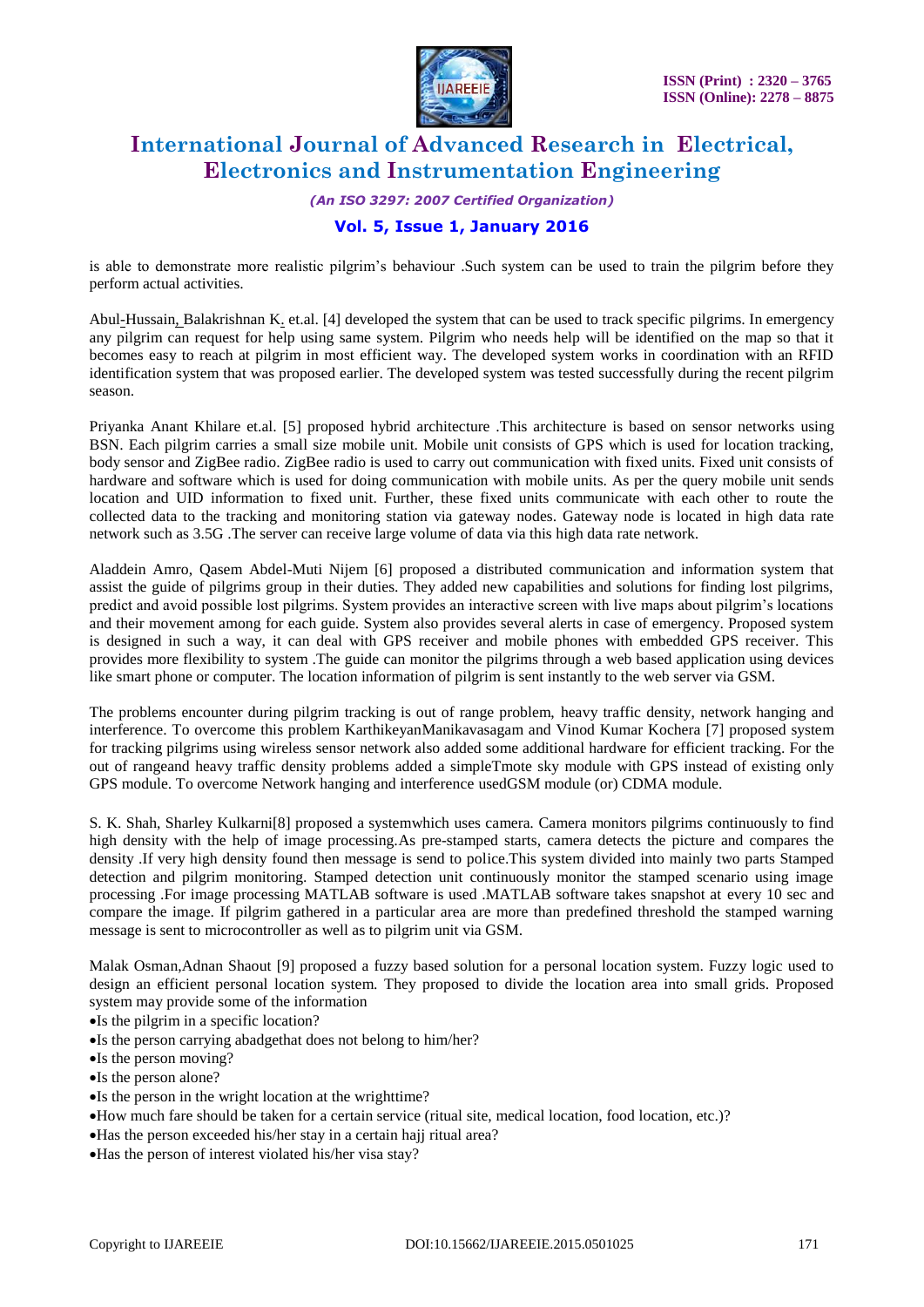

*(An ISO 3297: 2007 Certified Organization)*

## **Vol. 5, Issue 1, January 2016**

Practically it is very difficult to know exact position of any pilgrim .It may take several days. The best way to locate a person is by using a tracking system. This project and its main ideas are taken from "Wireless Sensor Network for Pilgrim Tracking" by Mohamed Mohandas, Mohamed Haleem, and Mohamed Deriche [10].

#### **III.SYSTEM OVERVIEW**

For the pilgrim tracking using the existing models does not overcome the issues faced by pilgrims. Problems occurred in this model are range problem, health monitoring system. Theexisting systems tracks the pilgrim using various technologies like GPS, RF,Zigbee, Bluetooth and GPRS, but it cannot monitor health status of pilgrim. The proposed system consists of sensorsinterfaced with the embedded system to monitor thehealth status of the pilgrim. Sensors are usedto measure heart rate, and body temperature of the pilgrim. Each pilgrim is provided with small size mobile unit which includes hardware as well as software. Hardware consists of GSM, GPS, sensors, LCD, microcontroller, and keypad. Software consists of KeilC, EAGLE, and DIPTRACE, Terminal.Software is used to send information with mobile units carried by pilgrim to give response to server. Response includes locationinformation (Latitude and longitude), UID, health status ofpilgrim like heartbeat, temperature. The proposed system consists of two units. First unit is Pilgrim unit connected with sensors, GPS receiver and second unit is Server unit.

#### *A. PilgrimUnit*

This system consists of ARM processor, GSM, GPS and sensor. LPC2138 microcontroller is used. It is 32 bit processor, 512 Kb on chip flash programming memory. It has eight channels General Purpose DMA controller (GPDMA), two fast I2C-bus and SSP with buffering and variable data length capabilities. Two 8 channels ADC and single 10 bit DAC converter peripherals, Two 32-bit timers/external event counters (with four capture and four compare channels each), PWM unit (six outputs) and watchdog.

In market many tracking technologies are available. These technologies are classified into local and global. For local tracking RFID, Bluetooth, and Wi-Fi technologies are used. For global tracking satellites are used.GPS is used in tracking pilgrims because GPS can work in any environmental condition and anywhere in the world for 24 hours a day without any charges.

GSM modem is similar to mobile phone. GSM is wireless modem which needs a SIM(Subscriber Identity Module)card that works on 900/1800 MHz frequencies.

In market various biomedical sensors are available .These sensors are used to monitor human health parameters. Heart beat sensor and body temperature sensors will be used for our design. Output of heart beat sensor is in digital form, for each hear beat LED will blink .Temperature sensor (LM 35) is used to measure the body temperature of pilgrim.



Fig. 1Block Diagram of Pilgrim unit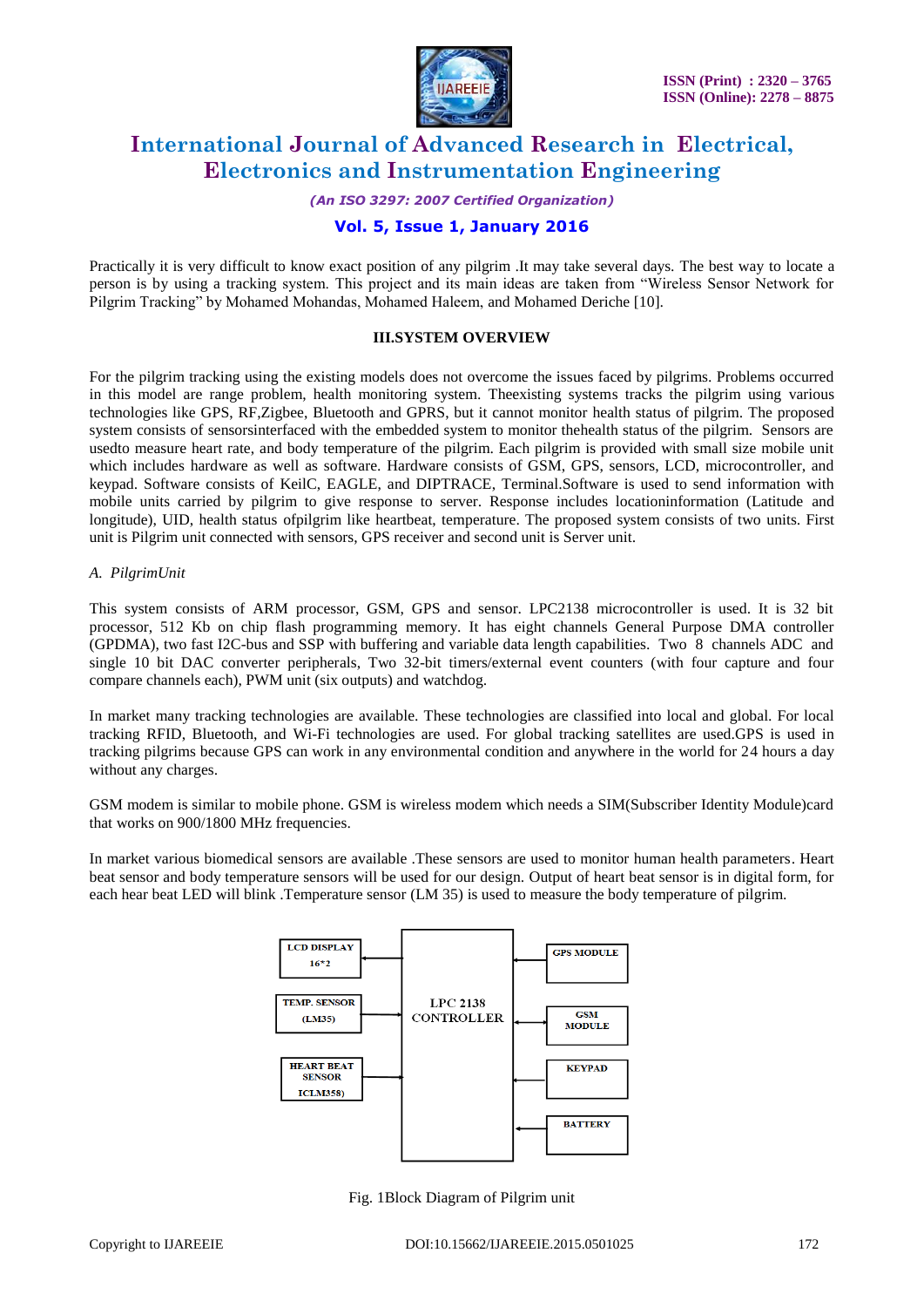

*(An ISO 3297: 2007 Certified Organization)*

## **Vol. 5, Issue 1, January 2016**

#### *B. Server Unit*

Server unit consists of computer, GSMunit, LCD .For updating the location and health status of pilgrim's server is connected to the computer .In computer, Terminal software will be installed, this software is used to store received data from mobile unit .To get pilgrim information, we will enter name of that pilgrim in Terminal software.All information related to pilgrim will be stored in the data base which includes UID, Name of pilgrim, age, gender, address, emergency contact number.



Fig. 2 Block Diagram of Server unit

Algorithm of Mobile Unit